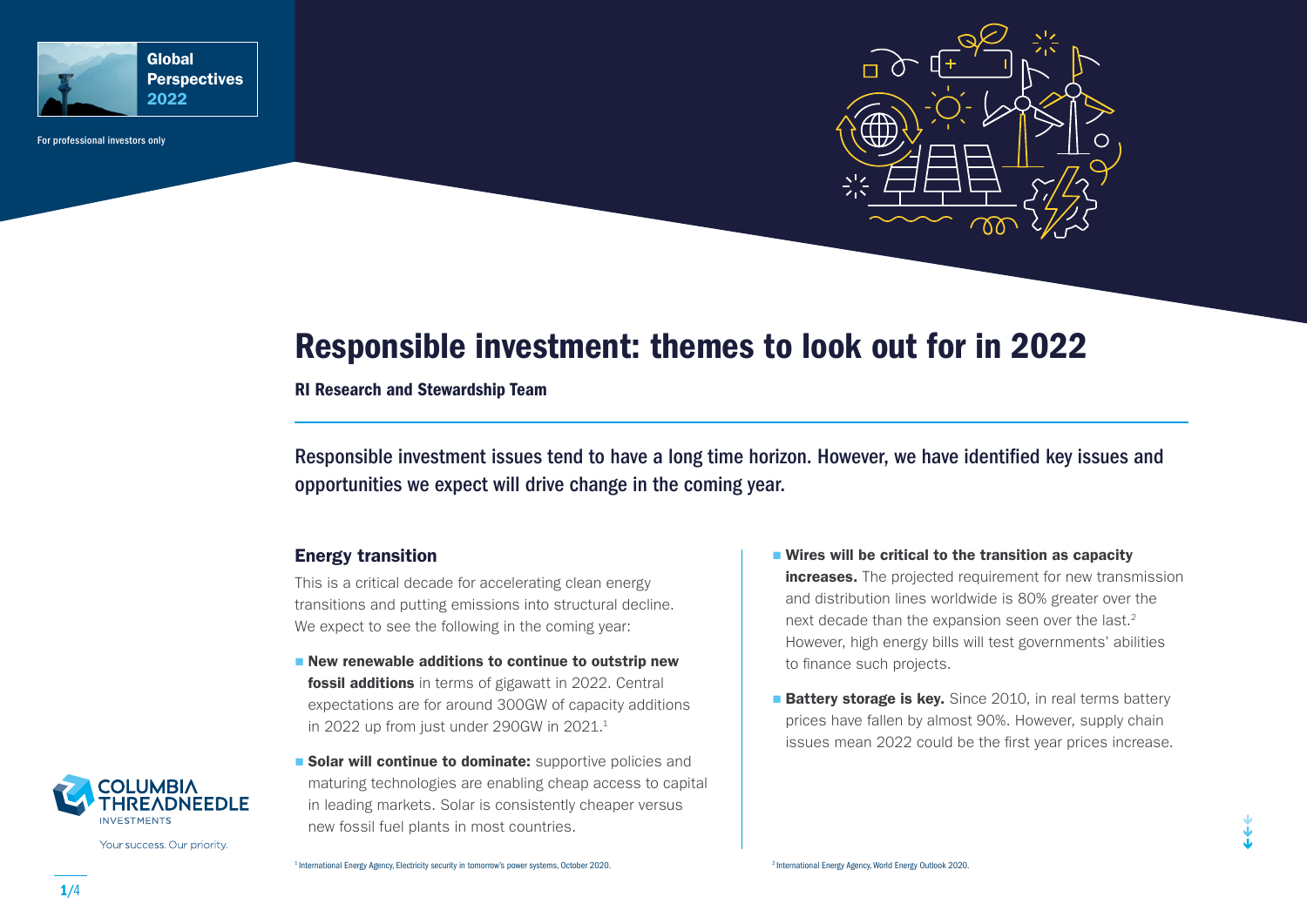

- **Shutting fossil plants is not the only answer to the emissions problem.** Governments can prioritise low carbon energy sources over fossil fuels without plant closures. This enables more renewable capacity to replace fossil when renewable generation rates are high, thereby reducing fossil fuel plants' load factors and reducing emissions.
- A continued commodities boom will test oil majors' green commitments, although higher fossil prices will make renewable alternatives even more cost competitive. Reducing fossil demand needs to be tackled credibly if we are to avoid energy price spikes driven by supply and demand imbalances – the road to net zero will be bumpy.

## Green mobility

The outlook for green mobility is characterised by rapidly growing interest in hydrogen, low-/zero-emission vehicles and charging infrastructure. We expect to see:

- **The hydrogen ecosystem expand meaningfully** Momentum will continue to build particularly on the policy and technology side and will include the pipeline of global electrolyser shipments to exceed 2GW in 2022; more country hydrogen strategies; and further emergence of new methods to create green hydrogen, such as waste-to-hydrogen and methane pyrolosis.
- **Sustainable Aviation Fuel (SAF)** In 2021, nine airlines committed to set science-based targets (SBTs) to meet pledged net-zero ambitions. In 2022 we will likely see at least a further 10 commit to these targets. This will increase demand for SAF. Cost will be a headwind for demand but should continue to decline amid increased uptake and potential taxation of existing aviation fuel.
- **Rapid growth of charging infrastructure to support EV adoption** driven by accelerating demand for consumer and commercial EVs.

#### Corporate governance

The last two decades have seen lurching changes in how corporate boards operate. But it is now not enough for directors to ask tough questions; they also need expertise. We expect:

- **A new set of demands from investors and stakeholders will call for** climate, technology and human capital experience in addition to gender and ethnic/racial diversity.
- **Traditional models of "generalist directors" will diminish** and be supplanted by "specialist directors" with strategic or technical sustainability expertise.
- "Specialist directors" will require non-traditional candidates.
- **ESG** (environmental, social and governance) activism will be a driver for change; investor and stakeholder engagement will ratchet.

## Responsible investment policy: rights, rules and rows

In a pandemic which has stoked existing inequality, it is no surprise attention is focusing on society. We expect investments to be influenced more strongly by actions in the following areas:

- **Human Rights will increasingly shape investment outcomes.** While a legally binding global treaty governing business and human rights remains distant, national and supra-national regulation is gaining teeth. National legislation such as Germany's Supply Chain Act will demand more of investors and investees, requiring appropriate human rights due diligence and remedy.
- **Rules adopted by the US Securities and Exchange Commission (SEC)** in December 2021 can now see China-based issuers delisted within three years. Identification of non-compliance may be costly.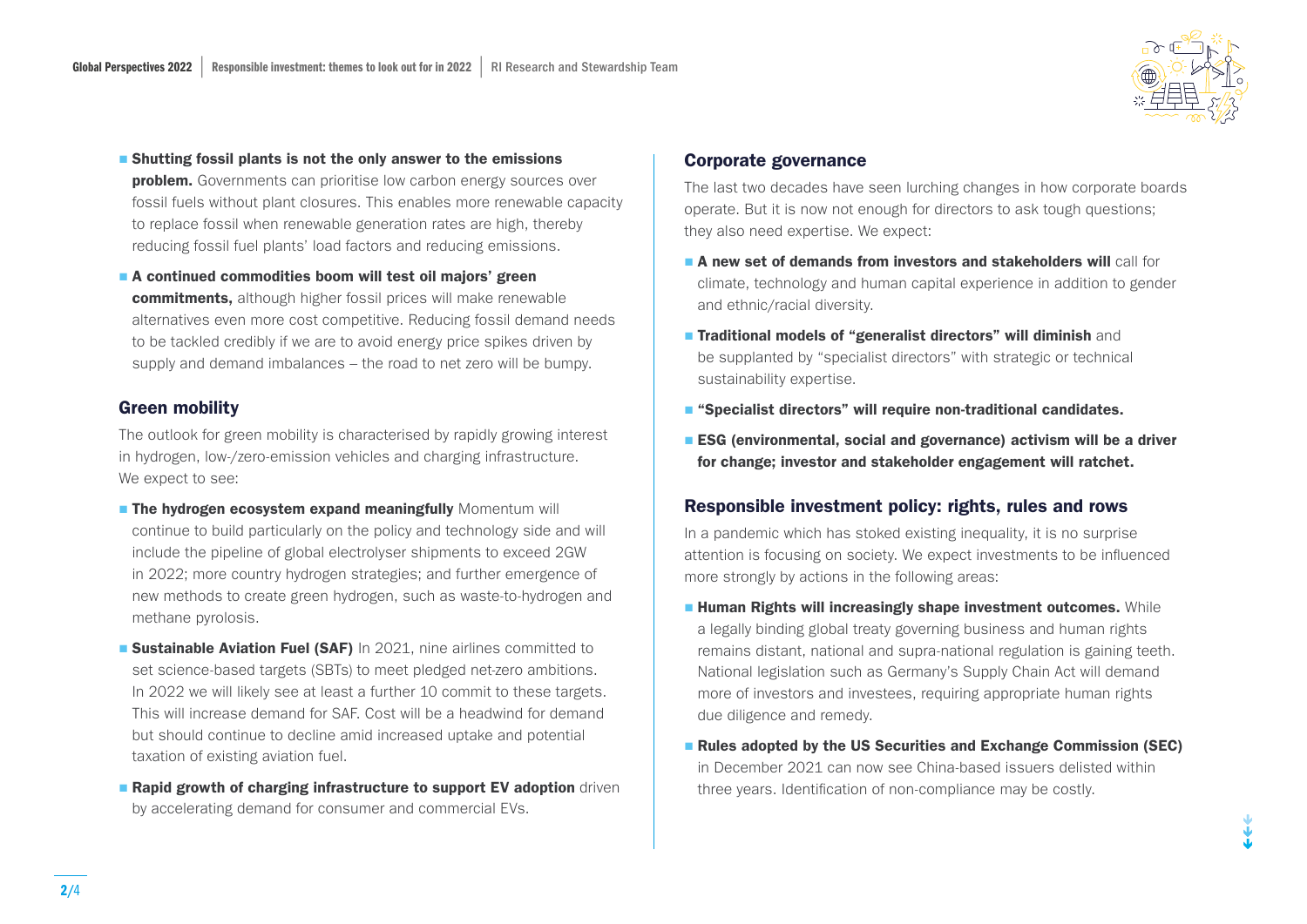

**Polarisation is likely to continue over climate and energy security,** inequality and common prosperity. The energy sector may soon be the most exciting as corporates such as Woodside turn towards hydrogen and carbon capture. Between the net-zero imperative and Ukraine, the future of nuclear is likely brighter than expected. As the cost of coronavirus emerges, expect social policy to guide markets from China to Chile.

## Nature loss

2022 will see increased focus on nature loss, both as a systemic environmental risk, and as a theme with interdependencies with other climate and sustainability topics.

- **Policy:** The UN Biodiversity Conference COP15 aims to "put biodiversity on a path to recovery by 2030" moving toward regeneration by 2050. Proposals make the goal more tangible: preserving 30% of land and sea area, reducing pesticide and fertiliser pollution, eliminating plastic pollution, and achieving sustainable agriculture, forestry and fisheries.
- **Agreed metrics:** This year the Taskforce for Nature-related Financial Disclosures (TNFD) releases a framework for corporates and investors, the EU Taxonomy shifts focus to biodiversity, and the EU releases a disclosure framework, all of which may pave the way to a more common understanding of nature risks.
- **Companies respond:** While many companies' responses are nascent, some are beginning to improve analysis of impacts and risks, or developing "nature positive" initiatives.
- **Recognition of feedback loops** there is a growing understanding that neither climate change or nature loss can be approached in a silo; the two themes are interdependent.

## Climate change & carbon

We expect meaningful climate legislation announced by governments in 2021 to take shape, targeting specific industries key to decarbonisation goals, as well as tax incentives for clean technologies. Mandatory climate disclosure will also be at the forefront as the EU implements the Sustainable Finance Disclosure Regulation and the SEC takes action.

The implementation of the reforms of the EU Emissions Trading System (ETS) will continue to tighten the carbon market and push prices towards €100, which will make investments in technologies such as carbon capture and storage and hydrogen increasingly economical. This could accelerate progress in tech developments as well as investments in key decarbonisation technologies. Following COP26, greater focus on net zero will translate into higher scrutiny on corporate net-zero strategies, particularly on the decarbonisation of the supply chains. Companies with unclear/inadequate net-zero plans will be exposed to reputational risk, including climate litigation risk.

We will cover all these topics and more in greater depth throughout 2022 as we continue to analyse, explore and weigh-up the themes that will drive markets and investment opportunities in the future.